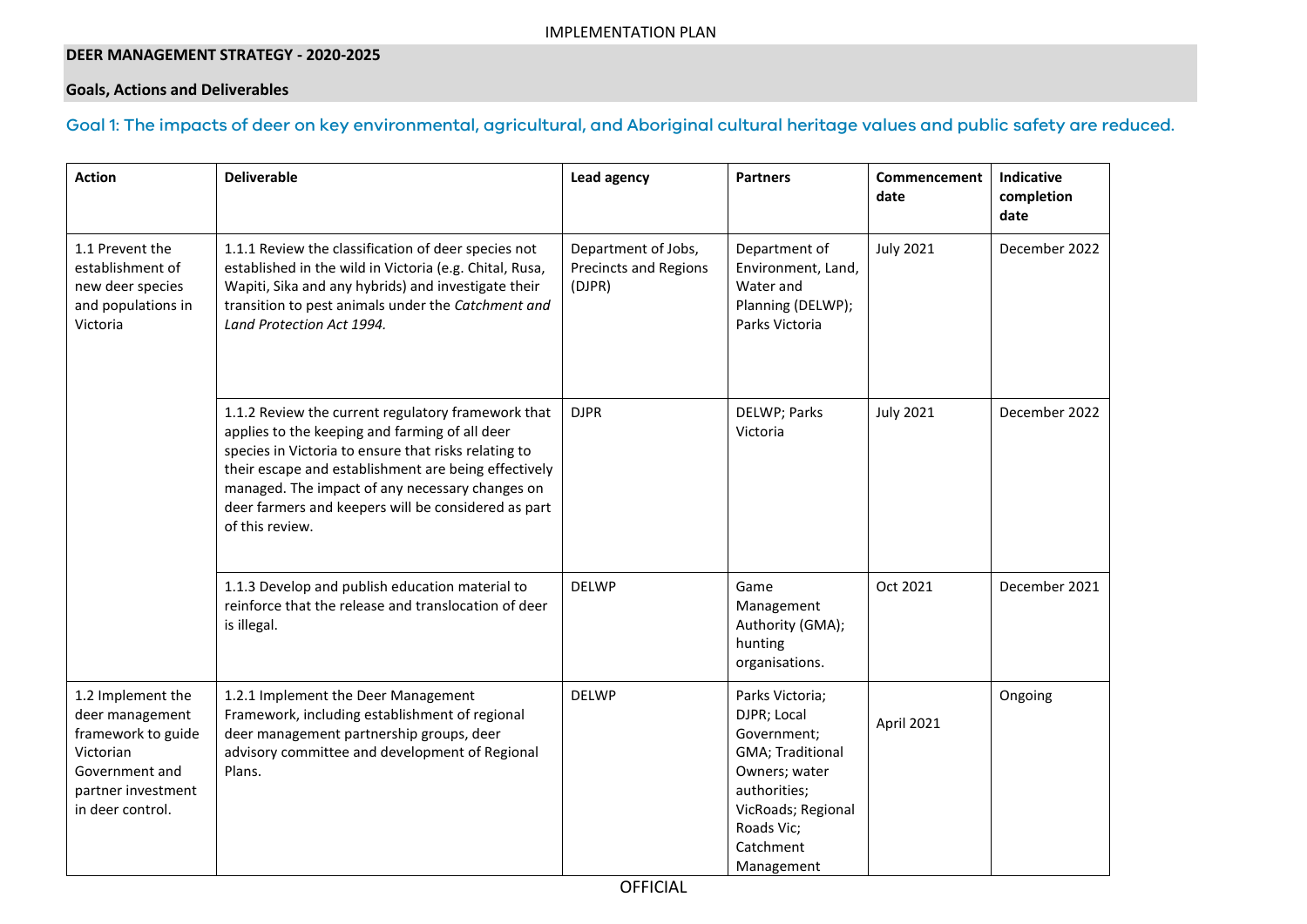|                                                                          |                                                                                                                                      |                        | Authorities<br>(CMAs);<br>conservation and<br>community groups;<br>hunting<br>organisations;<br>industry; farmers;<br>research<br>institutions; Deer<br>Advisory<br>Committee.            |                                                       |                                                                |
|--------------------------------------------------------------------------|--------------------------------------------------------------------------------------------------------------------------------------|------------------------|-------------------------------------------------------------------------------------------------------------------------------------------------------------------------------------------|-------------------------------------------------------|----------------------------------------------------------------|
|                                                                          | 1.2.2 Communicate and promote use of regional<br>plans.                                                                              | <b>DELWP</b>           | Parks Victoria,<br>Local Government,<br>industry.                                                                                                                                         | After<br>completion of<br>plans - starting<br>in 2021 | Ongoing                                                        |
|                                                                          | 1.2.3 Use the Regional Plans to guide investment in<br>deer control and other management measures.                                   | DELWP; Parks Victoria. | Local Government;<br>Traditional<br>Owners; CMAs;<br>community groups;<br>DJPR; industry.                                                                                                 | 2021                                                  | Ongoing and as<br>required once<br>regional plans<br>developed |
| 1.3 Undertake<br>strategic deer<br>control                               | 1.3.1 Invest in and undertake deer control and<br>management activities as guided by the regional<br>plans.                          | <b>DELWP</b>           | Parks Victoria;<br>water authorities;<br>Local Government;<br>Traditional<br>Owners; CMAs;<br>community groups;<br>hunting<br>organisations;<br>industry; GMA;<br>industry;<br>PrimeSafe. | 2021                                                  | Ongoing                                                        |
| 1.4 Remove<br>regulatory barriers<br>to enable effective<br>deer control | 1.4.1 Enable public land managers to control deer<br>as required without the need to obtain<br>authorisation under the Wildlife Act. | DELWP.                 | Parks Victoria;<br>DJPR; GMA;<br>Melbourne Water;<br>Local Government.                                                                                                                    | Apr 2021                                              | February 2022                                                  |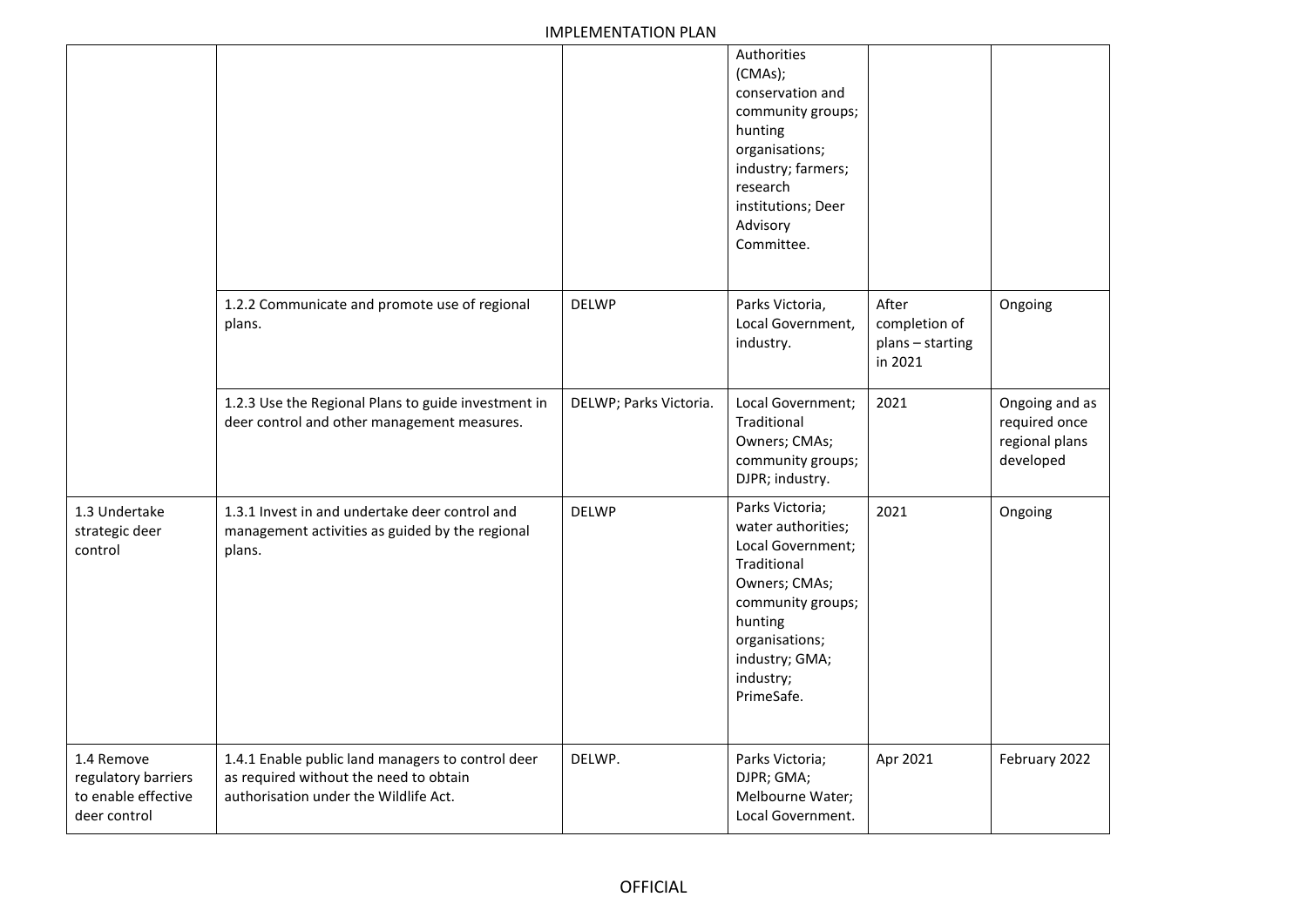| 1.5 Facilitate<br>development of a<br>commercial deer<br>harvest industry to<br>reduce deer<br>densities. | 1.5.1 Utilise wild deer carcasses for economic<br>benefit. Work with commercial entities to:<br>- facilitate commercial utilisation of wild deer from<br>private and public land to reduce deer densities<br>- improve utilisation of wild harvested carcasses<br>from deer management programs, including pilot<br>projects. | Public land managers | DELWP; Primesafe;<br>DJPR.                                                 | Ongoing          | Ongoing       |
|-----------------------------------------------------------------------------------------------------------|-------------------------------------------------------------------------------------------------------------------------------------------------------------------------------------------------------------------------------------------------------------------------------------------------------------------------------|----------------------|----------------------------------------------------------------------------|------------------|---------------|
| 1.6 Reduce public<br>safety risks<br>associated with deer                                                 | 1.6.1 Identify hot spots for deer/vehicle accidents<br>through the establishment of a collision register.                                                                                                                                                                                                                     | <b>DELWP</b>         | Local Government;<br>Vic Roads;<br>community;<br>insurance<br>companies.   | Jan 2022         | December 2022 |
|                                                                                                           | 1.6.2 In consultation with local government and<br>Victoria Police, develop peri-urban/public place<br>deer management guidelines for inclusion in the<br>Standard Operating Procedure for the control of<br>deer outlined in Goal 3.                                                                                         | <b>DJPR</b>          | Parks Victoria;<br>GMA; Local<br>Government;<br>Victoria Police;<br>DELWP. | <b>July 2021</b> | December 2022 |

# Goal 2: Enhance deer management through partnerships and community collaboration

| <b>Action</b>                                                                      | <b>Deliverable</b>                                                                                                                                                                                                                                                                                                  | Lead agency                         | <b>Partners</b>                                                                                             | Commencement<br>date                       | <b>Indicative</b><br>completion<br>date |
|------------------------------------------------------------------------------------|---------------------------------------------------------------------------------------------------------------------------------------------------------------------------------------------------------------------------------------------------------------------------------------------------------------------|-------------------------------------|-------------------------------------------------------------------------------------------------------------|--------------------------------------------|-----------------------------------------|
| 2.1 Provide<br>leadership and<br>coordination<br>through strategic<br>partnerships | 2.1.1 Coordinate an annual forum for land<br>managers and other key stakeholders involved in<br>Regional Plans to share information regarding deer<br>behaviour, distribution, abundance, effectiveness<br>of control programs, impacts and management<br>approaches to inform planning and control<br>programs.    | <b>DELWP</b>                        | DJPR; Arthur Rylah<br>Institute; Parks<br>Victoria; Local<br>Government;<br>community groups;<br>GMA; CMAs. | Annually                                   | Annual<br>(ongoing)                     |
| 2.2 Enhance<br><b>Traditional Owner</b><br>involvement in deer<br>management       | 2.2.1 Engage with Traditional Owner groups to:<br>- determine Aboriginal cultural and natural<br>heritage values requiring protection from<br>the impacts of deer<br>- ensure the protection of Aboriginal cultural<br>and natural heritage values are considered<br>in the determination of priority locations for | DELWP; Traditional<br>Owner groups. | Public land<br>managers.                                                                                    | As part of<br>Regional Plan<br>development | Ongoing                                 |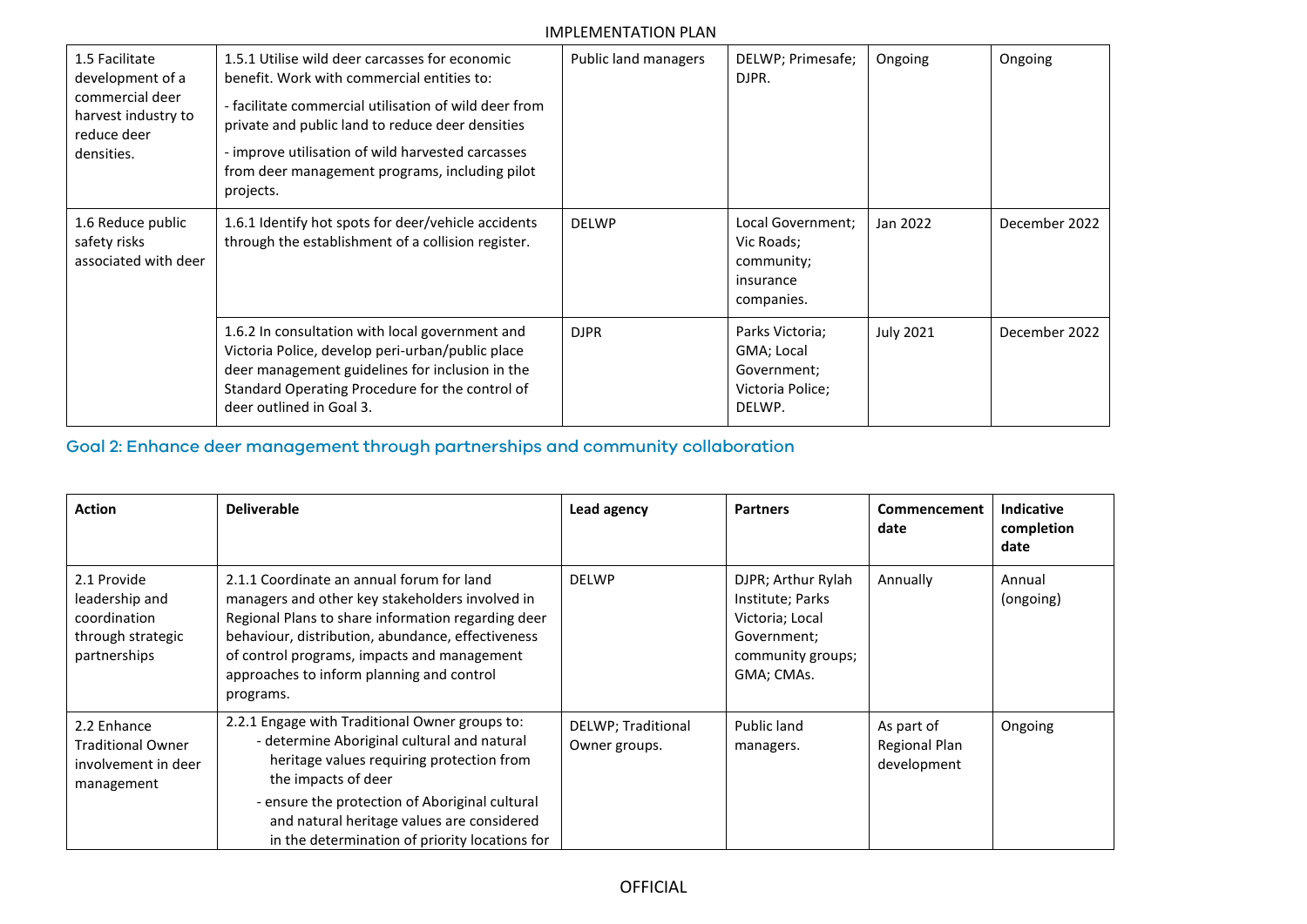|                                                                                                                                     | deer control in the development of regional<br>plans.                                                                                                                                                                                                                                                                     |                                                              |                                                                               |                                                                                                  |               |
|-------------------------------------------------------------------------------------------------------------------------------------|---------------------------------------------------------------------------------------------------------------------------------------------------------------------------------------------------------------------------------------------------------------------------------------------------------------------------|--------------------------------------------------------------|-------------------------------------------------------------------------------|--------------------------------------------------------------------------------------------------|---------------|
|                                                                                                                                     | 2.2.2 Engage Traditional Owners in strategic deer<br>management, including assessment,<br>monitoring, planning and management.                                                                                                                                                                                            | Public land managers;<br>DELWP; Traditional<br>Owner groups. | DJPR; GMA                                                                     | As part of<br>Regional Plan<br>development<br>and<br>implementation                              | Ongoing       |
| 2.3 Encourage<br>hunters and<br>commercial<br>harvesters to<br>contribute to<br>strategic and cost-<br>effective deer<br>management | 2.3.1 Provide advice to hunters on how they can<br>effectively contribute to reducing deer<br>densities.                                                                                                                                                                                                                  | DELWP; Parks Victoria;<br>hunting organisations.             | <b>GMA</b>                                                                    | Through<br>regional<br>planning,<br>DELWP website<br>June 2021 and<br>as opportunities<br>arise. | Ongoing       |
|                                                                                                                                     | 2.3.2 Provide advice to private and public land<br>managers on the options available to them to<br>control deer on their land, including cost-<br>effective options such as engaging commercial<br>deer harvesters or farm assistance programs<br>run by hunting organisations. (this action is<br>embedded within 3.3.1) | <b>DELWP</b>                                                 | DJPR; GMA;<br>industry; hunting<br>organisations                              | 2022                                                                                             | December 2022 |
|                                                                                                                                     | 2.3.3 Support opportunities to increase the<br>involvement of recreational hunters in control<br>programs on public land.                                                                                                                                                                                                 | Public land managers                                         | DELWP; Parks<br>Victoria; GMA;<br>DJPR; hunting<br>organisations              | Ongoing and as<br>part of regional<br>plan delivery                                              | Ongoing       |
| 2.4 Ensure a<br>consistent and<br>collaborative<br>approach across<br>state borders                                                 | 2.4.1 Work with NSW and SA to ensure a<br>consistent, landscape approach to deer<br>management is adopted across borders.                                                                                                                                                                                                 | DELWP; Parks Victoria                                        | Public land<br>managers;<br>Plantation<br>managers; Local<br>Government; DJPR | As part of<br>regional plan<br>development                                                       | Ongoing       |

# Goal 3: Increase awareness, understanding and capacity to manage deer

| <b>Action</b> | <b>Deliverable</b> | Lead agency | <b>Partners</b> | <b>Commencemen</b> | <b>Indicative</b> |
|---------------|--------------------|-------------|-----------------|--------------------|-------------------|
|               |                    |             |                 | t Date             | completion        |
|               |                    |             |                 |                    | date              |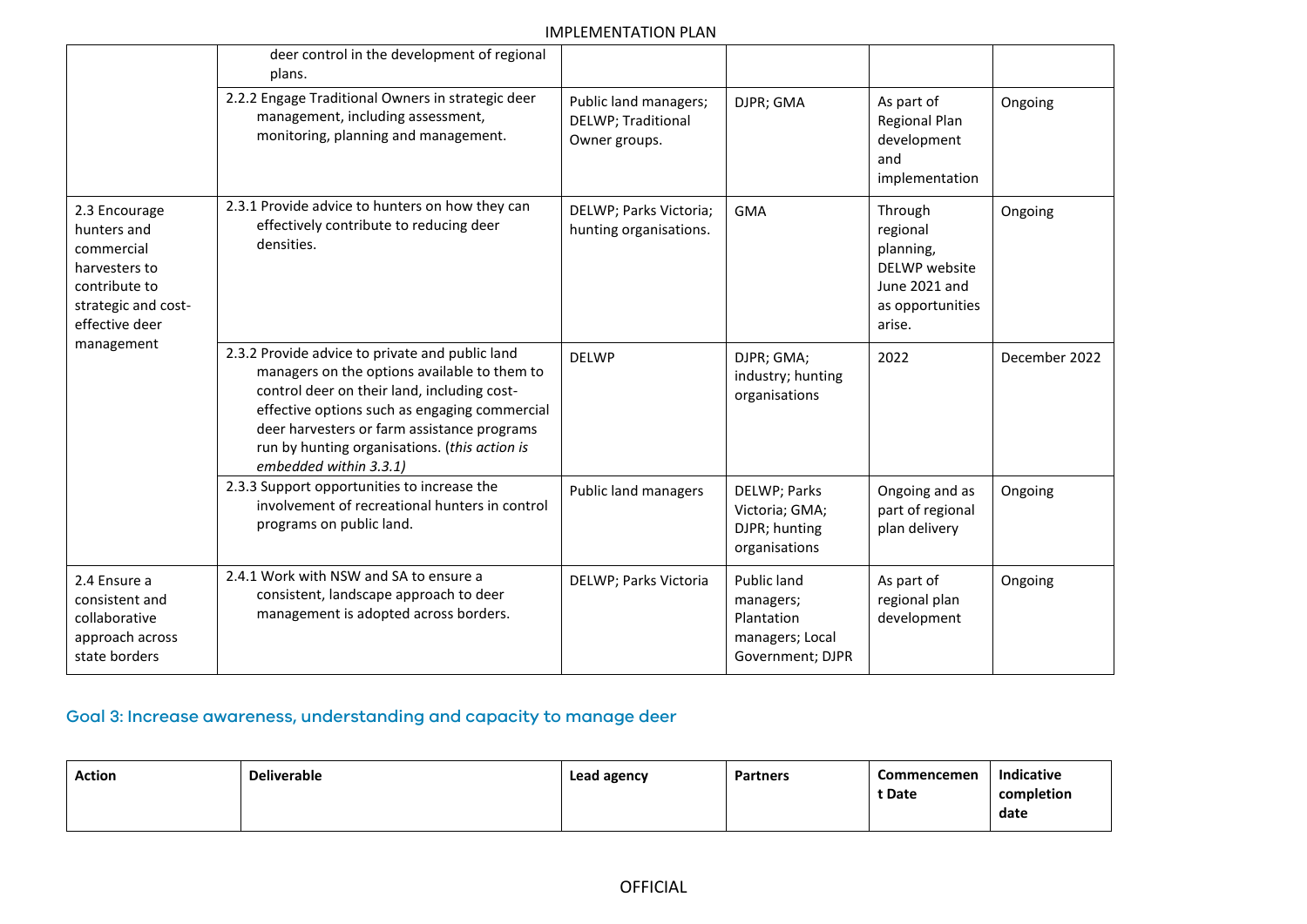| 3.1 Improve knowledge<br>of current deer<br>distribution         | 3.1.1 Undertake a deer distribution and<br>abundance survey in Victoria on all present<br>species.                                                                                                                                                                                                                                                                                                                                                                          | <b>DELWP</b>                              | Arthur Rylah<br>Institute; GMA;<br>Parks Victoria                                                                                                                   | 2024                                                                                                  | December 2024                                                                                         |
|------------------------------------------------------------------|-----------------------------------------------------------------------------------------------------------------------------------------------------------------------------------------------------------------------------------------------------------------------------------------------------------------------------------------------------------------------------------------------------------------------------------------------------------------------------|-------------------------------------------|---------------------------------------------------------------------------------------------------------------------------------------------------------------------|-------------------------------------------------------------------------------------------------------|-------------------------------------------------------------------------------------------------------|
| 3.2 Enhance knowledge<br>and best practice<br>management of deer | 3.2.1 Initiate and support research<br>opportunities that progress<br>implementation of the strategy. Priority<br>research themes include the establishment<br>of deer density targets to protect key<br>assets, further information on deer<br>distribution and abundance, management<br>efficacy, humane control measures,<br>monitoring and disease risk and cost.<br>Refer to Appendix E in Victorian Deer Control<br>Strategy for a list of current research<br>needs. | <b>DELWP</b>                              | Research<br>institutions; GMA;<br>DJPR.                                                                                                                             | As opportunity<br>presents; as<br>part of regional<br>plan<br>development/d<br>eer control<br>program | As opportunity<br>presents; as<br>part of regional<br>plan<br>development/d<br>eer control<br>program |
|                                                                  | 3.2.2 Through research and trials, improve the<br>efficiency of existing deer management<br>and investigate new management or<br>control methods ensuring consideration of<br>animal welfare impacts.                                                                                                                                                                                                                                                                       | DELWP; GMA; DJPR;<br>public land managers | Research<br>institutions.                                                                                                                                           | As<br>opportunities<br>arise and<br>through<br>regional<br>plans/deer<br>control program              | As opportunity<br>presents; as<br>part of regional<br>plan<br>development/d<br>eer control<br>program |
|                                                                  | 3.2.3 Quantify the environmental, social and<br>economic impacts of deer in Victoria.                                                                                                                                                                                                                                                                                                                                                                                       | <b>DELWP</b>                              | Research<br>institutions; land<br>managers;<br>Australian Bureau<br>of Agricultural and<br>Resource<br>Economics and<br>Sciences.                                   | As opportunity<br>presents.                                                                           | As opportunity<br>presents.                                                                           |
|                                                                  | 3.2.4 Develop a Standard Operating Procedure<br>and Code of Practice for the control of<br>deer to assist land managers.                                                                                                                                                                                                                                                                                                                                                    | <b>DJPR</b>                               | Parks Victoria;<br>GMA; DELWP;<br>other jurisdictions;<br>hunting<br>organisations; Local<br>Government;<br>Victoria Police;<br>private land<br>managers; industry. | July 2021.                                                                                            | December 2022.                                                                                        |